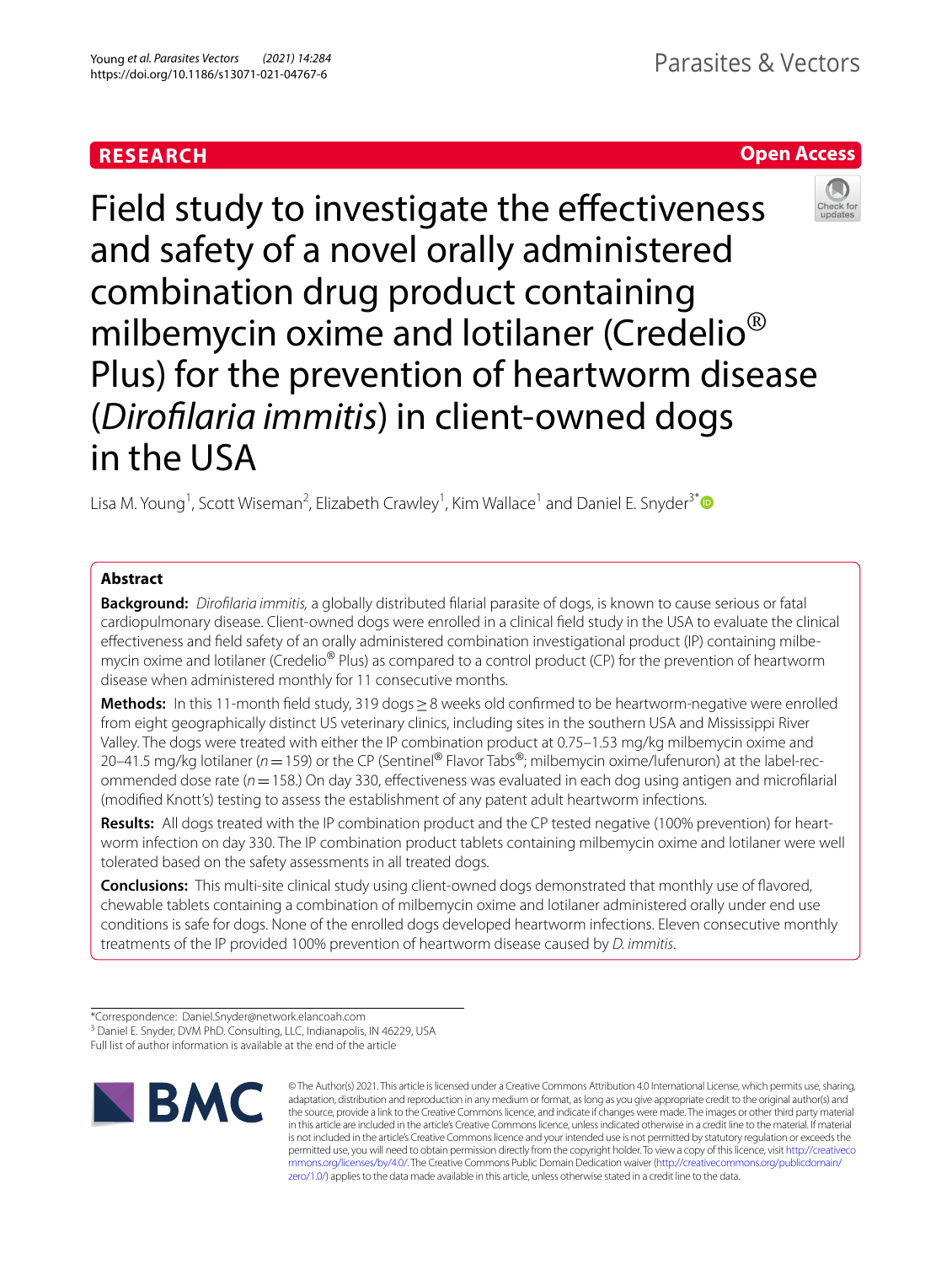**Keywords:** *Diroflaria immitis*, Heartworm, Prevention, Macrocyclic Lactone, Milbemycin oxime, Lotilaner, Field study, Dog

# **Background**

Heartworm (*Diroflaria immitis*), a globally distributed flarial parasite in dogs and other animals, is transmitted by several diferent mosquito species and is known to cause signifcant cardiopulmonary disease [[1,](#page-6-0) [2](#page-6-1)]. Historically, heartworm (HW) disease has been prevented in dogs by prophylactic treatment with a number of approved oral, topical or injectable macrocyclic lactone (ML) drug products  $[2, 3]$  $[2, 3]$  $[2, 3]$  $[2, 3]$  $[2, 3]$ . The American Heartworm Society (AHS) recommends year-round administration of these preventive products due to the severity of HW disease, and other global scientifc organizations have recommendations for the control of this serious disease  $[4–7]$  $[4–7]$  $[4–7]$ . Over the last several years there have been reports of lack of efectiveness (LOE) of all approved ML containing drug products that are available as a HW preventive  $[3, 8-10]$  $[3, 8-10]$  $[3, 8-10]$  $[3, 8-10]$  $[3, 8-10]$ . The causes of these LOEs are likely multifactorial in nature. These causes have been documented to include poor owner compliance, incorrect dose rate based on the body weight of the dog, missed doses, incorrect interpretation of HW diagnostic tests, documented cases of HW resistant to ML, and improvements in the sensitivity and specificity of adult HW antigen tests [\[11](#page-7-4)]. Research indicates that prophylactic HW prevention efectiveness may also depend on the active ingredient in the formulation, the dose level, and the dosage regimen that is utilized [\[12](#page-7-5)].

Milbemycin oxime (MO) is a ML that was originally developed to treat adult intestinal nematode infections in dogs and also used for monthly HW prevention when dosed orally at a minimum effective dosage of 0.5 mg/ kg  $[13, 14]$  $[13, 14]$  $[13, 14]$ . The safety of MO in dogs with patent HW infections with circulating microflariae also has been demonstrated  $[15]$  $[15]$ . The dose limiting intestinal nematode species for MO at 0.5 mg/kg was shown to be the adult stage of hookworm, *Ancylostoma caninum* [\[16](#page-7-9)]. To efectively kill larval and immature adult stages of *A. caninum* and *Toxocara canis*, it was subsequently demonstrated that the required minimum oral dose of MO was 0.75 mg/kg [\[17](#page-7-10)].

In order to provide broad-spectrum adult and additionally larval endoparasite efectiveness as well as fea, mite and tick treatment, prevention, and control in dogs, MO at a minimum dosage of 0.75 mg/kg was selected for inclusion in an oral chewable tablet formulation in combination with lotilaner (isoxazoline class of chemistry). Tablets of this combination drug product contain a minimum dosage of  $0.75$  mg/kg (range,  $0.75-1.53$  mg/

kg) of MO and a minimum dosage of 20 mg/kg (range, 20–41.5 mg/kg) of lotilaner.

Lotilaner is an ectoparasiticide and is from a newer class of chemistry called the isoxazolines. Lotilaner was previously developed as a monthly, orally administered chewable tablet for use in dogs and cats as a mono-use drug product (Credelio<sup>T.M.</sup>, Elanco Animal Health). Credelio has been shown to provide fast and consistent month-long effectiveness against fleas and ticks in dogs and cats  $[18–20]$  $[18–20]$  $[18–20]$  $[18–20]$ . It was also shown to have effectiveness against *Demodex* sp. mites in dogs [[21\]](#page-7-13).

Global veterinary practice guidelines (e.g. AHS, ESC-CAP, CAPC) recommend quarterly or year-round prevention, control, and/or treatment for HW and lungworms such as *Angiostrongylus vasorum*, certain intestinal nematode parasites, and fleas, ticks and mites that commonly infect/infest dogs [[4–](#page-7-0)[7](#page-7-1)]. Additionally, a broadspectrum drug product that can reduce the transmission of zoonotic pathogens and zoonotic parasites and prevent blood-sucking fea and tick infestations can provide a signifcant clinical health beneft for dog owners and their pets. With this desire to provide a novel broadspectrum oral chewable tablet combination formulation that includes MO and lotilaner, this new drug product was developed and assessed for prevention of HW and lungworm (A. vasorum) disease, to control flea and tick infestations for 1 month, and to treat and control intestinal roundworms (*T. canis*, *Toxascaris leonina)*, hookworms (*A. caninum*), and whipworms (*Trichuris vulpis*) that are common in dogs.

Data as summarized within this publication were obtained in order to evaluate the efectiveness and safety of this novel MO and lotilaner combination investigational product (IP) administered monthly as an oral chewable tablet (Credelio Plus®) as compared to an approved control product (CP) for the prevention of HW disease in client-owned dogs under end-use clinical feld conditions.

# **Methods**

## **Field study**

This US-based clinical field study utilized a total of eight geographically diverse veterinary clinics. Selected clinic locations in the eastern half of the USA included sites in the southern and southeastern USA and Mississippi River Valley. The clinic sites were selected in order to provide maximum exposure to HW infections in a real-world setting. This was achieved by enrolling adequate numbers of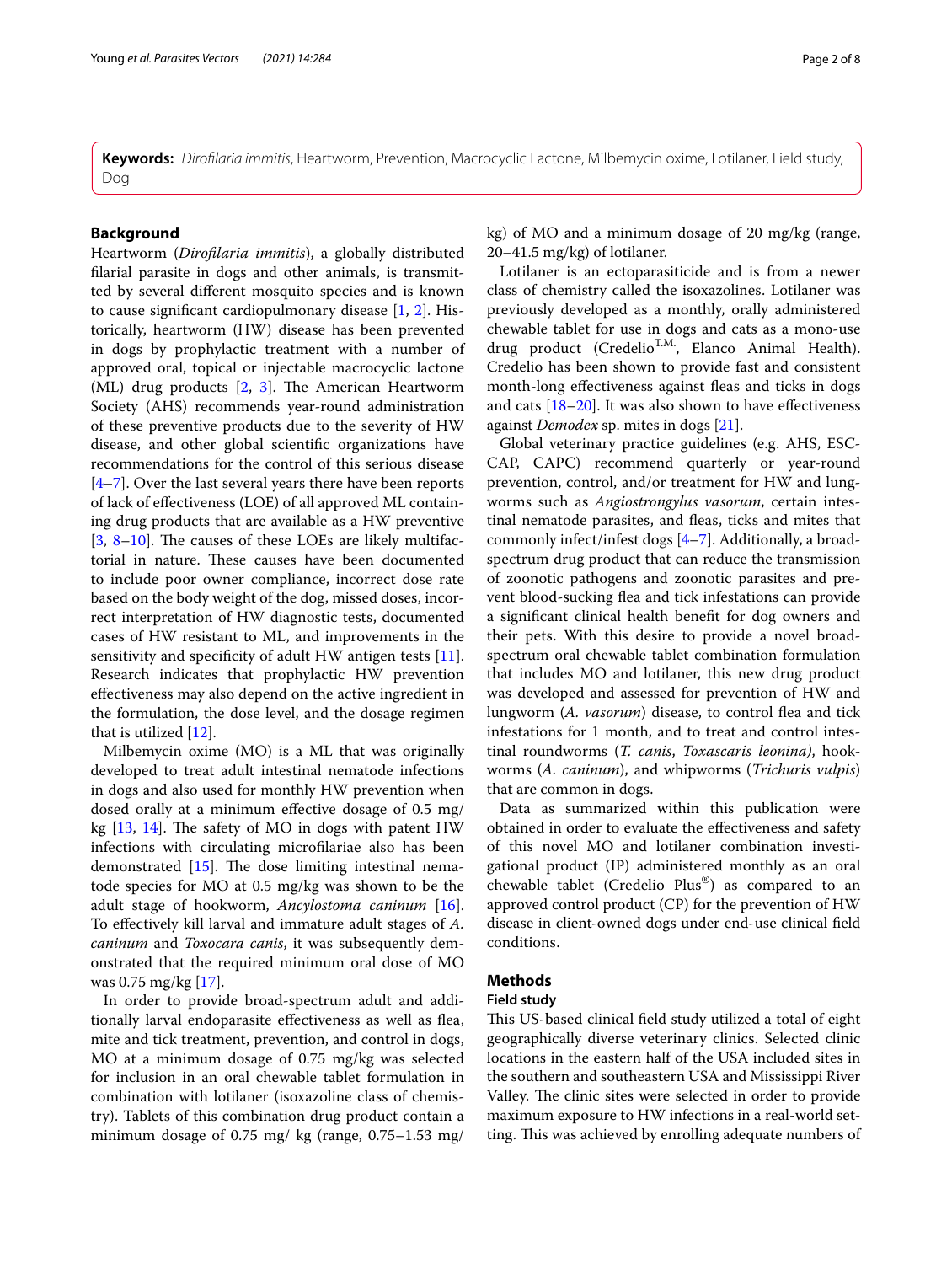dogs into each IP and CP treatment group and by choosing areas of the USA where HW is endemic as demonstrated by prevalence data generated by CAPC. The field study was conducted in selected sites within peak periods during HW transmission months. The CAPC reported that for six of the eight study sites (by county level) where the animals were located, local prevalence varied from 1.56 to 6.34%, which is above the national prevalence for *D. immitis* (1.28%). No single clinic represented more than 40% of the evaluable cases for product effectiveness or safety assessments. For inclusion in the respective product efectiveness evaluations, a clinic was required to have a minimum of fve evaluable cases involving at least two evaluable cases from each treatment group. The study design was a randomized, single-masked, multicenter clinical study using the CP, Sentinel® Flavor Tabs® (CP: milbemycin oxime/lufenuron; Merck) as compared to the IP.

Use of the MO and lotilaner combination IP in this study was intended to evaluate a proposed commercial formulation and dose regimen under end-user conditions for the intended label indications in dogs. This study was conducted to partially fulfll the requirements for demonstrating substantial evidence of product efectiveness and safety in the interest of approval for marketing as required by global regulatory agencies. Additionally, the study complied with Good Clinical Practice (GCP) guidelines [\[22\]](#page-7-14).

#### **Animals**

The study was a multi-site clinical study involving clientowned dogs under feld conditions. To be enrolled in the study, on day  $-1$  the owner was required to complete and sign an owner consent form and to provide the dog's prior and current medical history. In multi-dog households, only one dog per household was screened and enrolled. The individual dog was considered the experimental unit, and product efectiveness was evaluated for each dog that completed the study. All dogs treated with the correct IP or CP product were evaluated for product safety.

The dogs were recruited by the eight veterinary clinics from existing and referred client households. Dogs considered for enrollment had to be at least 8 weeks of age and weigh≥2.0 kg on day −1. Dogs of any breed and sex, reproductively neutered or intact (non-pregnant and non-lactating if female), and not intended for breeding during the study were eligible for enrollment. Examples of other animal eligibility criteria included the following: the dog was of a suitable temperament (not fractious); within 365 days before visit 1, the dog had not been treated with a long-acting injectable HW preventive containing moxidectin; the dog was generally healthy, i.e., expected to survive the 11-month study duration based on history and physical examination; the dog was free of a serious disease that would interfere with the objectives of the study; and the dog had received a monthly HW preventive medication for≥2 consecutive months before visit 1, the most recent treatment having been given within 21–30 days before visit 1. Dogs  $\geq$  6 months of age were required to have a negative adult HW antigen test and no circulating microflariae (including *Diroflaria* sp. and *Acanthocheilonema* sp.).

#### **Design**

A randomization algorithm within the electronic data capture system employed in this study was used to assign an enrolled dog to group 1 (IP; Credelio Plus;  $MO + Loti$ laner) or group 2 (CP; Sentinel Flavor Tabs;  $MO + l$ ufenuron) in a 1:1 ratio in sets of two dogs. At the initial screening visit at each veterinary clinic on day  $-1$ , dogs were weighed, given a physical examination, had blood collected for hematology, blood chemistry and HW (antigen and microflaria; see details below) testing. A designated dispenser masked to treatments at each veterinary clinic was solely responsible for dispensing the IP and CP tablets and giving and reviewing product administration instructions to each owner. The IP chewable tablets were supplied in fve diferent strengths to provide the targeted dose range of the favored tablet dosage form of the IP and a unit dose refecting the intended oral treatment at approximately 20–40 mg lotilaner per kg body weight and approximately 0.75–1.5 mg milbemycin oxime per kg body weight. The CP, Sentinel Flavor Tabs (milbemycin oxime/lufenuron; Merck) were dispensed per label directions. While at the veterinary clinic, the owner was instructed on storage and administration of the assigned product in the home environment. The owner administered the tablets to the enrolled dog at home and evaluated and recorded product consumption once monthly for 11 months. IP oral tablet acceptability was evaluated in the product safety population, from acceptability data associated with the method of treatment (free choice, in food, pilling). At the day  $-1$  visit a sufficient supply of the assigned product (IP or CP) was dispensed to the owner to last until the next scheduled visit. Following visit 1 (day  $-1$ ), the owner treated the dog with the assigned product (IP or CP) a total of 11 times during the study, administered on the following targeted treatment days: 0, 30, 60, 90, 120, 150, 180, 210, 240, 270, and 300. Monthly treatments subsequent to the frst treatment (day 0) were given within  $30 \pm 5$  days after the previous treatment. Each product was given to the enrolled dog under fed conditions to ensure maximum product efectiveness.

The owner returned the dog to the clinic for various procedures and assessments on approximately days 60,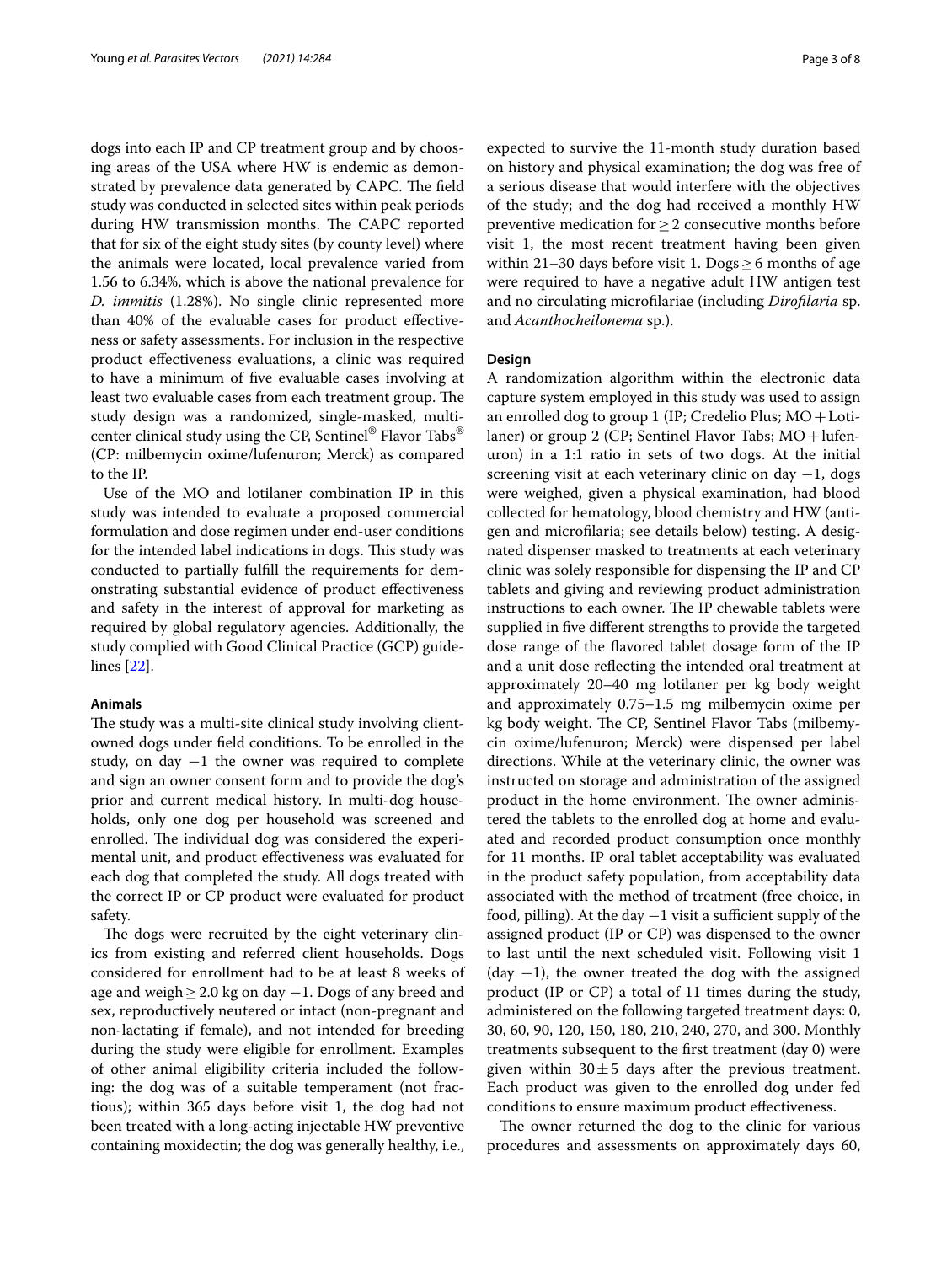120, 180, 240, and 330. At these scheduled veterinary clinic visits, dogs were weighed and a physical exam was performed. At the initial screening visit and on days 120 and 240, each dog had blood (minimum of 1 mL for microflaria test) collected for HW antigen and microflaria testing. Appropriately collected blood samples from each dog were shipped overnight to a reference laboratory (IDEXX) for analysis. Blood samples collected for HW antigen were tested using the IDEXX SNAP Heartworm RT assay. The microfilarial test used was the modifed Knott's. On day 330 (study completion), dogs were weighed, given a complete physical examination, had blood collected for hematology, blood chemistry and again for adult HW antigen and microflaria testing as described above.

#### **Statistical analysis**

The enrolled individual dog was considered the experimental unit. For each dog, success or failure of the treatment to prevent HW infection was defned by the outcome of the HW antigen and microflariae tests at the fnal day 330 visit. A positive result from either adult HW antigen test or microflarial test confrmed with repeat testing was considered a treatment failure (termed a "positive dog"). If at least one dog, in either group, was positive at the fnal day 330 visit, then the non-inferiority of the combination IP compared to the CP for the prevention of HW infection was tested at a 5% non-inferiority margin using a 95% one-sided confdence interval (obtained by constructing a two-sided 90% confdence interval). The statistical package SAS 9.3 was used for analysis.

#### **Results**

#### **Field study**

#### *Demographics and evaluable populations*

A total of 325 dogs were screened and recruited for the study from eight veterinary clinics throughout the United States. Veterinary clinic locations are summarized in Table [1](#page-3-0) and shown in Fig. [1](#page-4-0). A total of 317 dogs were enrolled, treated and subsequently used in the analyses of safety or efectiveness for the IP and CP groups during the 11-month study period. Data from all dogs receiving at least one dose of the intended IP or CP were included in the study analysis and results were summarized. Dogs in the efectiveness and safety populations were generally similar with respect to demographic conditions between the two treatment groups. The demographics of the enrolled dogs in the efectiveness and safetyevaluable populations are summarized in Tables [2](#page-4-1) and [3](#page-4-2), respectively. The safety population included 159 dogs in the IP group and 158 in the CP group. The effectiveness

<span id="page-3-0"></span>

| <b>Table 1</b> Location of 8 veterinary clinics in this field study |
|---------------------------------------------------------------------|
| investigating the efficacy and field safety of a combination        |
| product containing milbemycin oxime and lotilaner (Credelio         |
| Plus) for the prevention of heartworm disease (Dirofilaria immitis) |
| in client-owned dogs in the USA                                     |

| US clinic location:<br>city and state | Safety population: treated<br>cases participating<br>in the study by clinic location |     |
|---------------------------------------|--------------------------------------------------------------------------------------|-----|
|                                       | IP                                                                                   | CР  |
| Pensacola, FL                         | 6                                                                                    | 7   |
| Lake Worth, FL                        | 30                                                                                   | 30  |
| Farragut, TN                          | 16                                                                                   | 16  |
| Springfield, MO                       | 22                                                                                   | 22  |
| Seguin, TX                            | 20                                                                                   | 19  |
| Greenbrier, AR                        | 16                                                                                   | 16  |
| Nixa, MO                              | 20                                                                                   | 20  |
| Zachary, LA                           | 28                                                                                   | 29  |
| <b>TOTAL</b>                          | 159                                                                                  | 158 |

population included 112 dogs in the IP group and 126 in the CP group.

In both effectiveness and safety populations, dogs were at least 8 weeks of age at the time of their enrollment and weighed at least 2 kg. Dogs ranged in age from 2 to 165 months  $($ > 13 years). There were fewer enrolled juvenile dogs as compared to adult dogs. The proportion of female and male dogs in both populations were similar. Cross breed and pure breed dogs were enrolled in the study. In the safety and effectiveness IP population dogs, 29.5–30.2% were a cross breed and 69.8–70.5% were a pure breed (Tables [2](#page-4-1) and [3\)](#page-4-2). A variety of breeds were represented in this study, with Golden Retrievers, Labrador Retrievers, Boxers and Mixed breed dogs being the most common. Breeds commonly affected by a mutant MDR1 gene related to avermectin toxicity were also included in this field study (Australian Shepherds, Shetland Sheepdogs, English Shepherds, German Shepherds and Collie cross breeds).

#### *Heartworm evaluations at day 330 (visit 6)*

None of the dogs in either the IP or CP group were HW positive for either adult *D. immitis* antigen or blood microflariae at visit 6 on day 330 (100% prevention). No formal statistical testing regarding HW prevention efectiveness was conducted, since all dogs were negative for HW at visit 6 on day 330 in both treatment groups.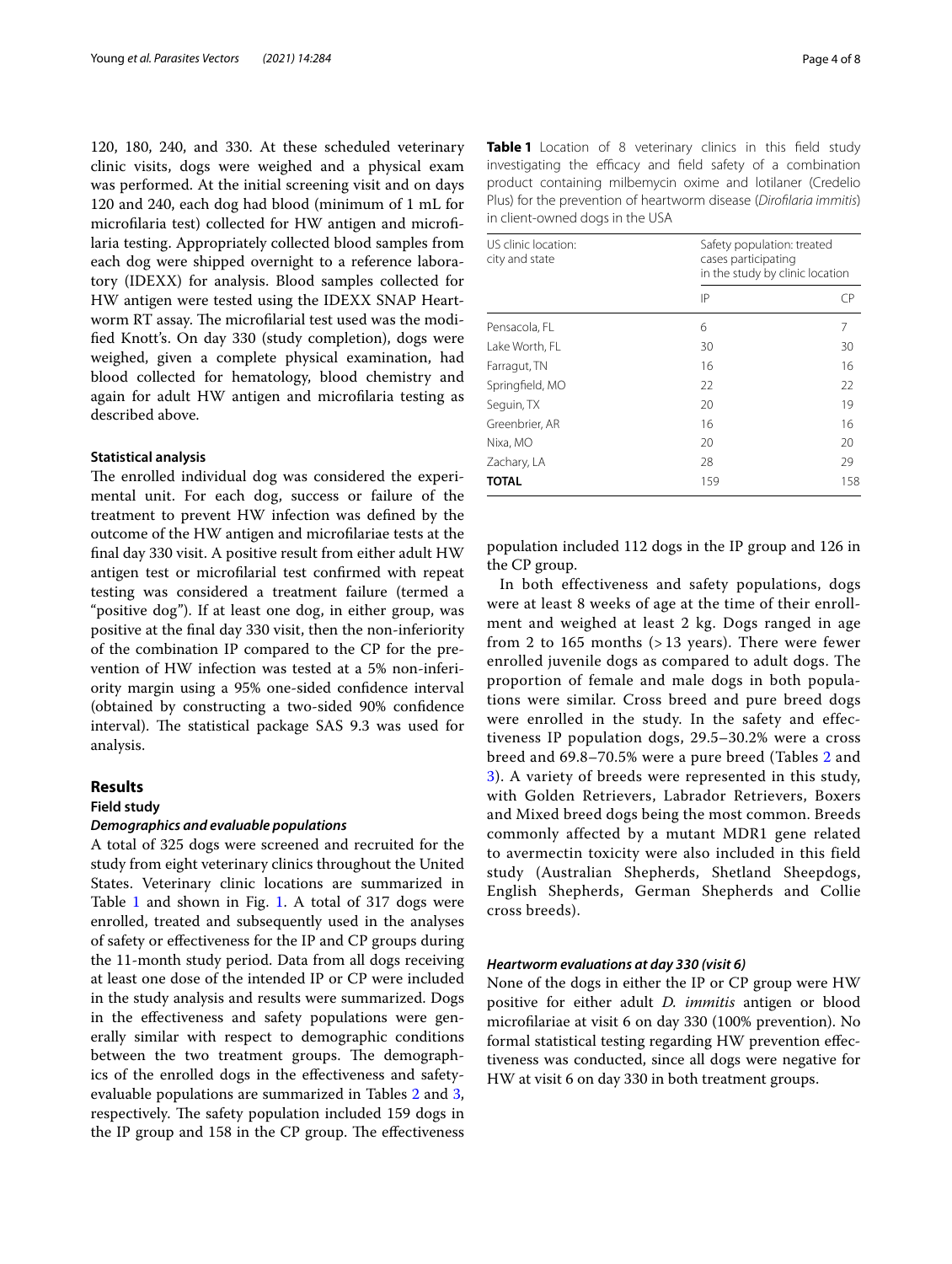

<span id="page-4-1"></span><span id="page-4-0"></span>**Table 2** Demographics of dogs enrolled as veterinary patients and included in the efectiveness-evaluable population for the prevention of heartworm disease (*Diroflaria immitis*) in clientowned dogs in the USA

| Demographic                        | US heartworm prevention field study |                                              |  |
|------------------------------------|-------------------------------------|----------------------------------------------|--|
|                                    | Credelio Plus<br>$(n=112)$          | Milbemycin<br>oxime + lufenuron<br>$(n=126)$ |  |
| Purebred $(n)$ $(\%)$              | 79 (70.5)                           | 57 (45.2)                                    |  |
| Crossbred/mongrel (n) (%)          | 33 (29.5)                           | 69 (54.7)                                    |  |
| Age, mean (months)                 | 47.8                                | 48.0                                         |  |
| Age, range (months)                | $2.0 - 158.0$                       | $2.0 - 163.0$                                |  |
| Age group < 12 months $(n)$ (%)    | 35(31.3)                            | 36 (28.6)                                    |  |
| Age group $\geq$ 12 months (n) (%) | 77 (68.8)                           | 90 (71.4)                                    |  |
| Male $(n)$ $(\%)$                  | 61(54.5)                            | 53 (42.1)                                    |  |
| Female $(n)$ $(\%)$                | 51 (45.5)                           | 73 (57.9)                                    |  |
| Body weight, mean (kg)             | 16.0                                | 18.0                                         |  |
| Body weight, range (kg)            | $2.1 - 50.7$                        | $2.0 - 61.1$                                 |  |

<span id="page-4-2"></span>**Table 3** Demographics of dogs enrolled as veterinary patients and included in the safety-evaluable population for the prevention of heartworm disease (*Diroflaria immitis*) in clientowned dogs in the USA

| Demographic                                 |                            | US heartworm prevention field study          |  |
|---------------------------------------------|----------------------------|----------------------------------------------|--|
|                                             | Credelio Plus<br>$(n=159)$ | Milbemycin<br>oxime + lufenuron<br>$(n=158)$ |  |
| Purebred (n) (%)                            | 111 (69.8)                 | 76 (48.1)                                    |  |
| Crossbred/mongrel (n) (%)                   | 48 (30.2)                  | 82 (51.9)                                    |  |
| Age, mean (months)                          | 48.6                       | 46.8                                         |  |
| Age, range (months)                         | $2.0 - 158.0$              | $2.0 - 165.0$                                |  |
| Age group < 12 months $(n)$ $(\%)$          | 52 (32.7)                  | 48 (30.4)                                    |  |
| Age group $\geq$ 12 months ( <i>n</i> ) (%) | 107(67.3)                  | 110 (69.6)                                   |  |
| Male $(n)$ $(\%)$                           | 79 (49.7)                  | 65 (41.1)                                    |  |
| Female $(n)$ $(\%)$                         | 80 (50.3)                  | 93 (58.9)                                    |  |
| Body weight, mean (kg)                      | 16.4                       | 18.0                                         |  |
| Body weight, range (kg)                     | $2.1 - 50.7$               | $2.0 - 61.1$                                 |  |

# *Credelio Plus tablet acceptance*

Overall, 1562 doses of IP were administered to dogs in the safety population during the study; 81.8% of doses were accepted either free choice or in food with 18.2% of

doses administered by pilling. No doses were refused. A summary of tablet acceptance is presented in Table [4.](#page-5-0)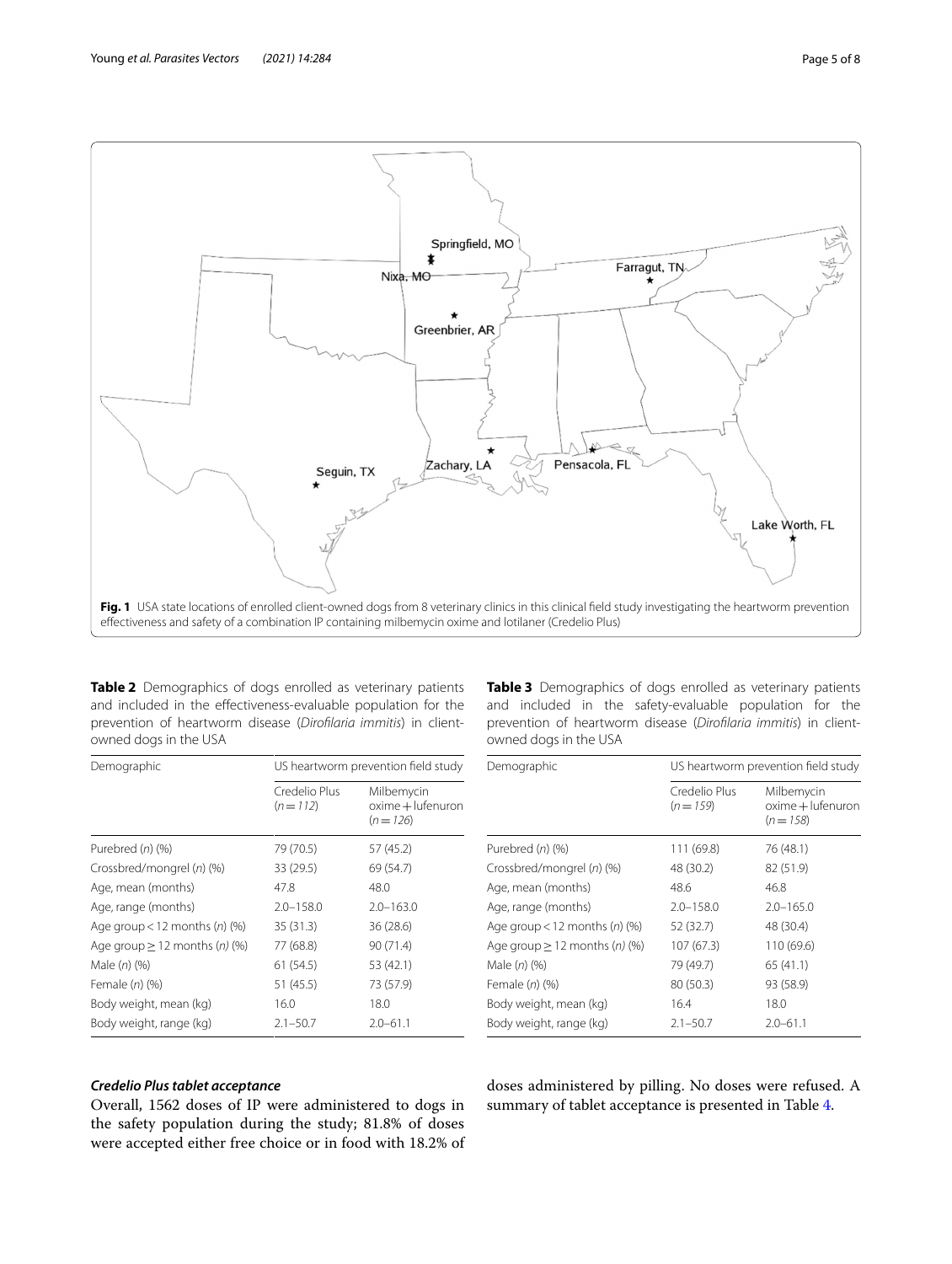<span id="page-5-0"></span>**Table 4** Summary of tablet acceptance for dogs administered Credelio Plus tablets in the safety population for the prevention of heartworm disease (*Diroflaria immitis*) in client-owned dogs in the USA

| Treatment group          | Number of<br>dogs | Tablet consumed<br>free choice or with<br>small amount of<br>food $(\%)$ | Manually dosed<br>[pilled] (%) |
|--------------------------|-------------------|--------------------------------------------------------------------------|--------------------------------|
| Credelio Plus<br>tablets | 159               | 1277 (81.8%)                                                             | 285 (18.2%)                    |

### *Health observations*

During the course of the 11-month study period, all abnormal events, regardless of their causality, duration, or severity, were recorded for each enrolled dog. The majority of these abnormal health events were categorized as non-serious and were not related to treatment with either IP or CP. The most common events recorded in both treatment groups were diarrhea and vomiting. Adverse events that occurred in 2.0% or more of treated dogs in one or both treatment groups also included lethargy, anorexia, and pruritus. The recorded abnormal observations that occurred were similar in frequency in both treatment groups. Serious adverse events were documented for 14 dogs (8 IP dogs, 6 CP dogs). In the IP group, serious adverse events included intervertebral disc disease in three dogs, vehicular accidents in two dogs, sepsis secondary to aspiration pneumonia in one dog, heat stroke in one dog, and vomiting with bloody diarrhea in one dog. In the CP group, serious adverse events included vehicular accidents in two dogs, neoplasia in two dogs, death due to possible poison ingestion in one dog, and renal insufficiency with regenerative anemia in one dog. The study site investigators assessed most of these observed serious adverse events as unrelated to the IP or CP treatments based on clinical examinations, history, and timing of each event.

Post-treatment hematology and serum chemistry were similar between the treatment groups and were generally within the normal reference range. For those out-ofrange values, they were generally present in individual dogs at the beginning of the study, remained stable and did not increase over the course of the study, and the investigator did not consider them to be clinically relevant at the fnal day 330 visit or could be attributed to a pre-existing condition.

The mean weight in the safety-evaluable population at visit 1 was 16.38 kg in the IP group and 17.96 kg in the CP group. At the end of study, visit 6, the mean weights were 19.78 kg and 20.39 kg for the IP and CP groups, respectively. The mean body weight increase from visit 1 to visit 6 was 4.07 kg (range: −3.13 to 36.02 kg) in the IP group and 2.23 kg (range:  $-10.30$  to 26.40 kg) in the CP group, corresponding to 44.7% and 32.2% increases, respectively. The body weight profiles in both groups changed at similar rates over the 11-month study and were similar, including juvenile versus adult dog comparisons, based on their pre-treatment visit 1 body weights.

More than 100 concurrent treatments were given to dogs in both the IP and CP groups. The most frequently administered concurrent treatments in both groups were vaccinations. The most administered non-vaccination treatments were carprofen (18.2% of IP dogs, 18.4% of CP dogs) and isofurane (16.4% of IP dogs and 13.9% of CP dogs). Treatments were generally administered at similar frequencies in both groups. Concurrent treatments used during the study included FDA-approved animal drugs, human drugs used off-label, alternative/herbal remedies, medicated shampoos or other topical treatments, and prescription diets. There were no adverse events associated with the concomitant use of these treatments. The IP and CP were well tolerated and used safely with numerous other treatments and vaccines routinely administered to dogs in veterinary medicine.

# **Discussion**

It has been established that all currently marketed MLcontaining HW preventives evaluated against certain feld isolates in the USA have confrmed resistance at the phenotypic or genotypic level [[3,](#page-6-2) [8](#page-7-2)[–10,](#page-7-3) [12](#page-7-5), [23](#page-7-15)]. Many of these isolates are from dogs that resided or originated from the southeastern USA, including the geographic area that has been termed the lower Mississippi river valley. Documented LOE cases have been shown to be predominately related to lack of owner compliance and not due to resistance to the HW preventives containing diferent ML [[11\]](#page-7-4). Under good owner compliance and consistent monthly dosing for 11 months, the use of MO+lotilaner (Credelio Plus) as assessed in this feld study provided 100% prevention of HW disease in 112 enrolled dogs in the efectiveness-evaluable population. As summarized in other manuscripts that are part of this collection of publications on Credelio Plus, this new broad-spectrum combination treatment option of  $MO +$ lotilaner for use in dogs offers control of the most common intestinal nematodes, HW and lungworm (*A. vasorum*) prevention, and flea and tick prevention and control. This convenient combination tablet for oral administration by pet owners to their dogs will contribute to owner compliance and help to address the treatment recommendations from global veterinary practice guidelines (e.g. AHS, ESCCAP, CAPC) to prevent HW disease and other important zoonotic parasites such as *T. canis*.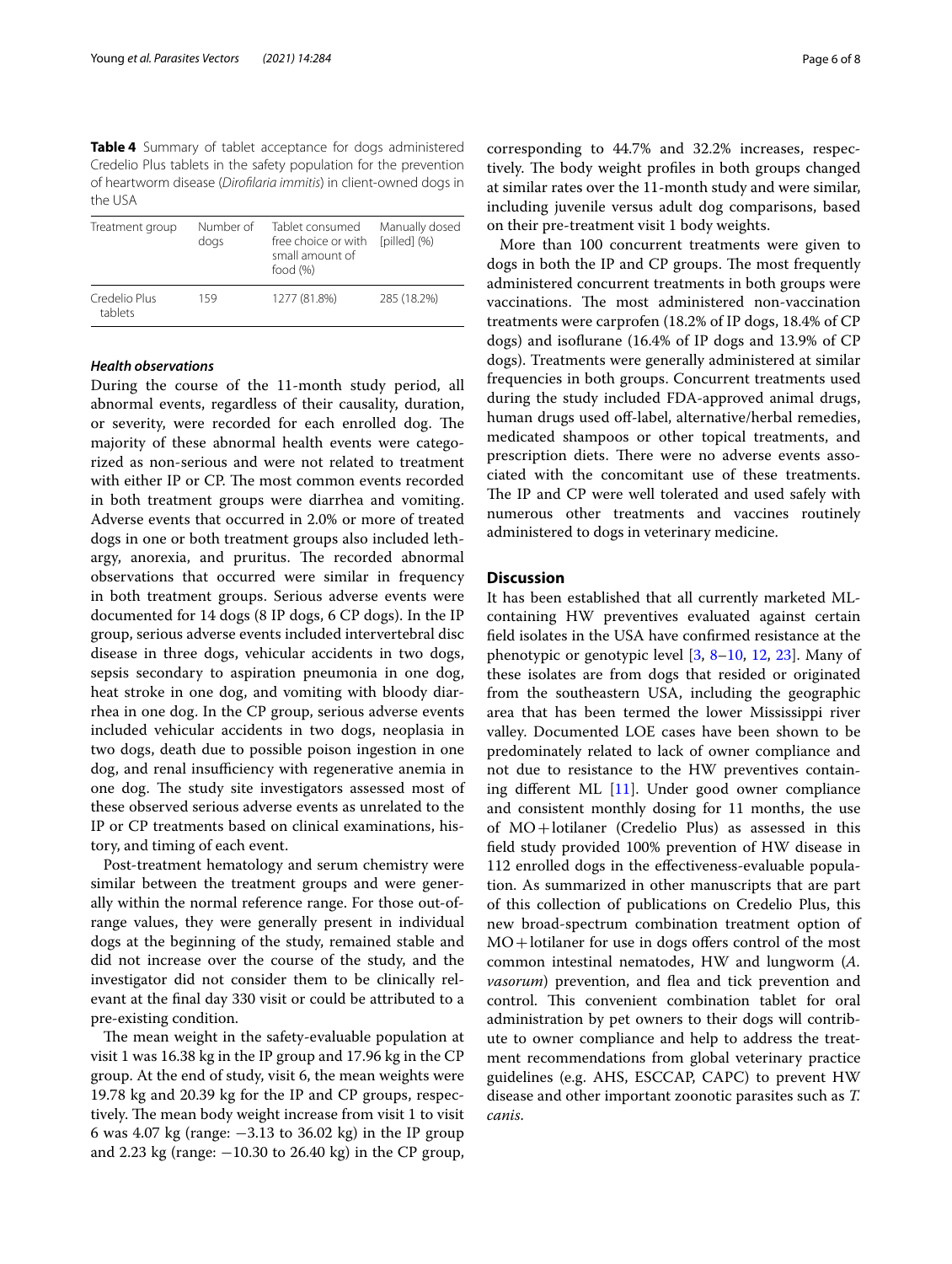The 100% prevention rate for MO as seen in this field study is similar to historical published data for other MO-containing combination drug products (Trifexis<sup>®</sup>; Elanco Animal Health) where 100% prevention was documented in a feld study conducted for 6 months in the USA; however, the dose level of MO was lower (0.5 to 1.0 mg/kg dose range) compared to the IP combination product containing MO used in this feld study dosed at  $0.75$  to 1.53 mg/kg. The CP used in this study as a positive reference control also gave 100% HW prevention, and its dose range of MO is similar to Trifexis [\[24](#page-7-16)].

Safety and tablet acceptance were assessed in this study with over 800 doses of the IP combination product administered to enrolled dogs. In this feld study, 81.8% of doses were accepted either free choice or in food. Adverse events that occurred in 2.0% or more of dogs in one or both treatment groups included diarrhea, vomiting, lethargy, anorexia, and pruritus. These recorded abnormal observations are typical of those expected to occur, are routinely seen by pet owners, are commonly seen in any general dog population and they occurred with similar frequency in both treatment groups [[25](#page-7-17), [26](#page-7-18)]. A similar AE profle was also seen with the CP (Sentinel Flavor Tabs). The health observations reported in these studies were not unexpected as the single components of the combination product have been commonly used and/or are well characterized in dogs. MO used alone or in combination with other oral parasiticides has been used safely for a number of years for intestinal nematode control and HW prevention in dogs [[27\]](#page-7-19). Lotilaner as a standalone product administered for feas and ticks has demonstrated safety for dogs under feld use and laboratory conditions [[28](#page-7-20)[–31](#page-7-21)].

# **Conclusions**

In this reported feld study conducted in HW endemic areas of the USA, none of the combination IP-treated dogs (Credelio Plus) tested positive for adult HW infection when dosed monthly for 11 consecutive months, thus providing 100% prevention of HW disease. This multi-site clinical study using client-owned dogs demonstrated that monthly use of the favored chewable tablets containing a combination of milbemycin oxime and lotilaner administered orally under end use conditions was safe and effective for dogs. The combination IP was successfully administered to all enrolled dogs and the recorded tablet acceptance was > 80% when offered free choice or in food.

#### **Abbreviations**

AHS: American Heartworm Society; CAPC: Companion Animal Parasite Council; CP: Control product; ESCCAP: European Scientifc Counsel Companion

Animal Parasites; HW: Heartworm; IP: Investigational product; LOE: Lack of efectiveness; ML: Macrocyclic lactone; MO: Milbemycin oxime.

#### **Acknowledgements**

We would like to recognize personnel at Shafer Veterinary Consultants (SVC) who assisted in the monitoring of feld study sites and Veramed Ltd for statistical support; multiple veterinarians at individual USA based veterinary clinics and all their support staff who played a significant role in conducting this study and contributing cases to assess the safety and the prevention of HW disease for this new oral combination drug product endectocide (Credelio Plus) for use in dogs; and the dog owners who agreed to participate in this study.

#### **Authors**' **contributions**

LMY, SW, and DES conceived the study design. DES drafted the manuscript. LMY, SW, EC, KW and DES contributed to various aspects of conducting this study. All authors were involved in protocol development, data interpretation and preparing the manuscript. All authors read and approved the fnal manuscript.

#### **Funding**

These studies were funded by Elanco Animal Health.

#### **Availability of data and materials**

The dataset summarizing and supporting the conclusions of this article are included within the article. Due to commercial confdentiality of the research, data not included in the manuscript can only be made available to bona fde researchers subject to a fully executed non-disclosure agreement.

#### **Declarations**

#### **Ethics approval and consent to participate**

Participating dog owners were required to sign an informed consent form for their dog to participate in the study after details of the study design and products under investigation had been explained.

#### **Consent for publication**

Not applicable.

#### **Competing interests**

These studies were funded by Elanco Animal Health. All authors are current or former employees of Elanco Animal Health. Credelio is a trademark of Elanco or its affiliates. Sentinel® Flavor Tabs® is a trademark of Merck. Some of the handling editors have been involved in consulting services (Filipe Dantas-Torres), research projects (Filipe Dantas-Torres, Adnan Hodžić) and meetings (Filipe Dantas-Torres) sponsored by diferent veterinary pharmaceutical companies in the past 10 years, including Elanco. They declare that each manuscript in this collection was handled impartially and peer reviewed rigorously by at least two independent external reviewers. The other handling editors (Jeba R J Jesudoss Chelladurai) declare that they have no competing interests.

#### **Author details**

<sup>1</sup> Elanco Animal Health Research and Development, 2500 Innovation Way, Greenfield, IN 46140, USA. <sup>2</sup> Elanco Animal Health, Form 2, Bartley Way, Bartley Wood Business Park, Hook RG27 9XA, Hants, UK. <sup>3</sup> Daniel E. Snyder, DVM PhD. Consulting, LLC, Indianapolis, IN 46229, USA.

Received: 3 February 2021 Accepted: 3 May 2021 Published online: 28 May 2021

#### **References**

- <span id="page-6-0"></span>Mcall JW, Genchi C, Kramer LH, Guerrero J. Heartworm disease in animals and humans (Chapter 4). Adv Parasitol. 2008;66:195–285.
- <span id="page-6-1"></span>2. Bowman Dwight D, Atkins Clarke E. Heartworm biology, treatment, and control. Vet Clin Small Anim. 2009;39:1127–58.
- <span id="page-6-2"></span>3. Bowman D. Heartworms, macrocyclic lactones, and the specter of resistance to prevention in the United States. Parasit Vectors. 2012;5:138.